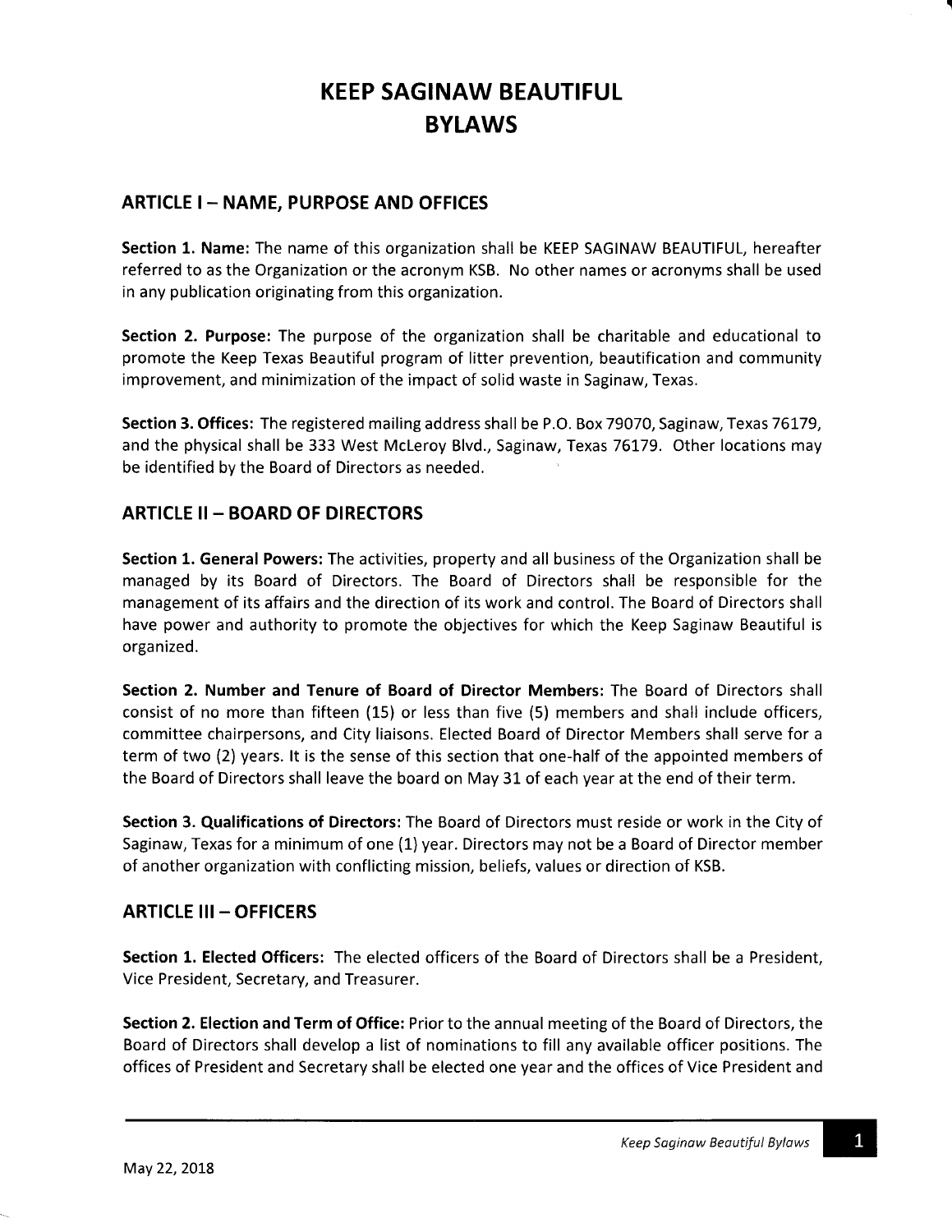Treasurer shall be elected the next year in order to assure continuity of the program. The four officers shall serve a two year term beginning June 1 of each year and ending on May 31 the following year. The Board of Directors shall have the power to fill all vacancies on the Board of Directors for an un-expired term of office at time that the vacancy occurs.

Section 3. President: The President shall preside at all meetings of the Board of Directors. The President shall perform all duties incidental to the office and advise such action as may be deemed likely to increase the objectives of the Board of Directors.

Section 4. Vice President: The Vice President shall act in the absence of the President; and in the absence or disability of the four officers named, a member of the Board of Directors shall be chosen to act temporarily.

Section 5. Secretary: The Secretary shall keep the records, the minutes of the meeting, a roll of the attendance; shall notify officers, and committee chairpersons of meeting time and place, shall send out proper notices of all call meetings, and of other meetings when necessary.

Section 6. Treasurer: The Treasurer shall authorize the paying of monies on such approvals and signatures as the Board of Directors may determine; shall be responsible for the maintenance of adequate books of account; shall present periodic financial statements of receipts and expenditures; for the year accompanied by a balance sheet and an income and expense statement audited by an independent public accountant.

### ARTICLE IV- MEETINGS

Section 1. Annual Meeting: An annual meeting of the Board of Directors shall be held in May (or as soon as possible thereafter) of each year. At the meeting, the Board of Directors shall elect officers, appoint directors, adopt an annual budget, approve an annual report, and transact other business as needed.

Section 2. Regular Meetings: Regular meetings of the Board of Directors shall meet monthly. Special meetings of the Board of Directors may be called by the President, or on petition of at least four Board of Directors members. Keep Saginaw Beautiful Board of Directors members shall constitute a quorum.

Section 3. Special"As Called" Meetings: Special meetings of the Board of Directors may be called by the President, the Executive Director, or on a written request of two (2) or more directors.

Section 4. Quorum: The presence of a simple majority of current Board of Directors shall constitute a quorum for the transaction of business.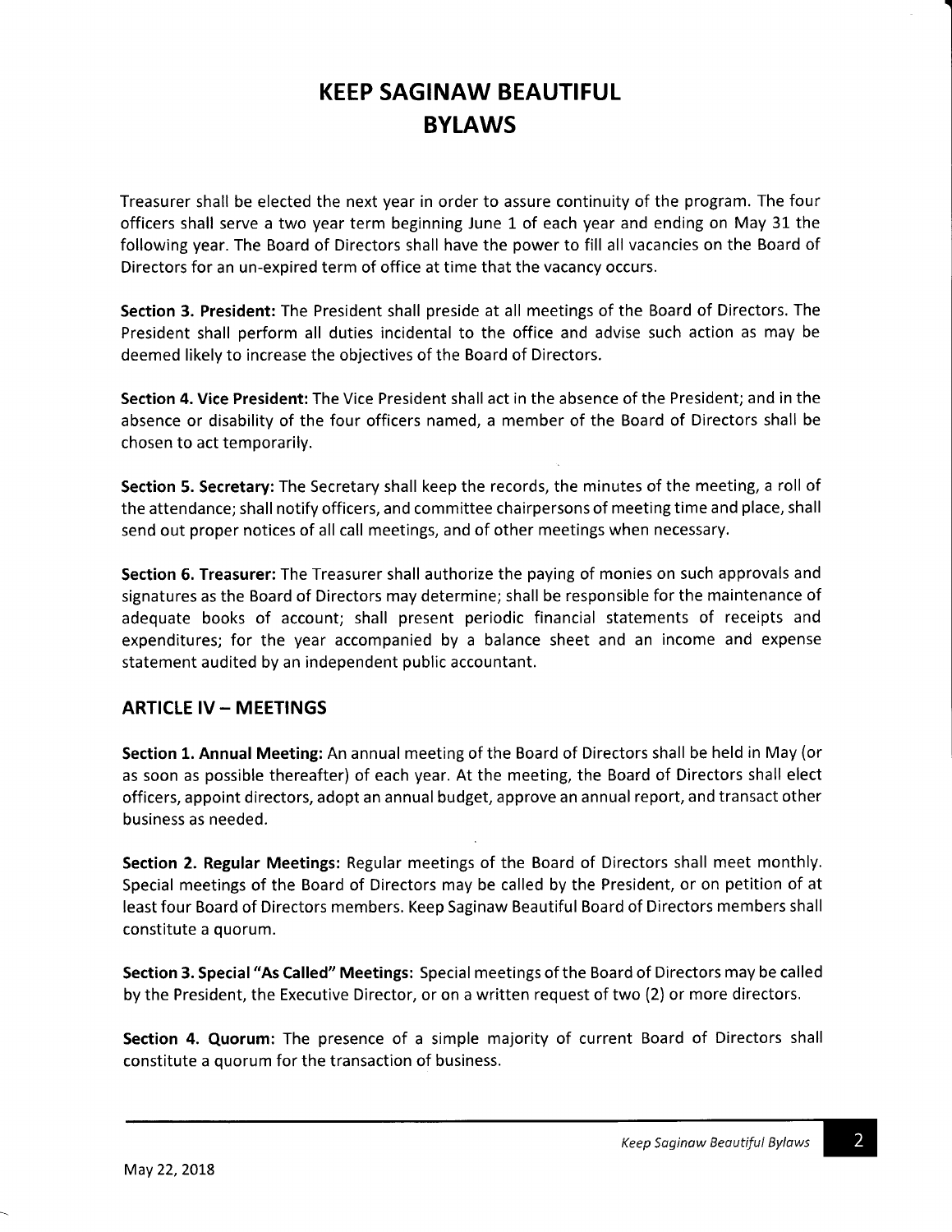# ARTICLE V - COMMITTEES

Section 1. Executive Committee: The Executive Committee shall have the power of the Board of Directors between meetings of the Board of Directors, except, that it may not modify any action taken by the Board of Directors. lt shall be composed of the officers and the standing subcommittee chairpersons of Keep Saginaw Beautiful at the time of their election and/or appointment. The Executive Committee shall meet between meetings of the Board of Directors at a time and place to be determined by the committee. One-third of all members of the Executive Committee present in person shall constitute a quorum. Other meetings may be called by the President or upon petition of one-third of the members of the Executive Committee,

Section 2. Nominating Committee: The Nominating Committee shall consist of three (3) members appointed by the President. The Nominating Committee shall be appointed by the Keep Saginaw Beautiful Board of Directors meeting and will present its slate of members at the Keep Saginaw Beautiful Board of Directors meeting for election.

Section 3. Standing Committees: All actions by standing committees that commit the organization to an action must be approved by the Board of Directors, This approval may be granted by specific funding in the budget or by presentation and approval by the Board of Directors.

Section 4. Other Committees: The Board of Directors may establish a temporary committee if needed.

Section 5. Committee Chairs: Each committee shall select a Chair and Vice-Chair. The names shall be submitted to the Board of Directors for confirmation.

Section 6. Committee Members: Committee members shall be recruited by the Board of Directors. Membership on committees is open to all interested. A list of committee members shall be provided to the Board of Directors

### ARTICLE VI- EXECUTIVE DIRECTOR

The Executive Director shall be designee of the Saginaw City Manager. The Executive Director shall oversee recruitment and training for the Board of Directors; ensure that strategic plans supporting the mission and furthering the development of the Organization are developed and implemented; and oversee administration of an annual budget, preparation of an annual report for the Organization, and completion of all reports required by Keep America Beautiful and Keep Texas Beautiful in order to maintain the Organization's "good standing" status.

3